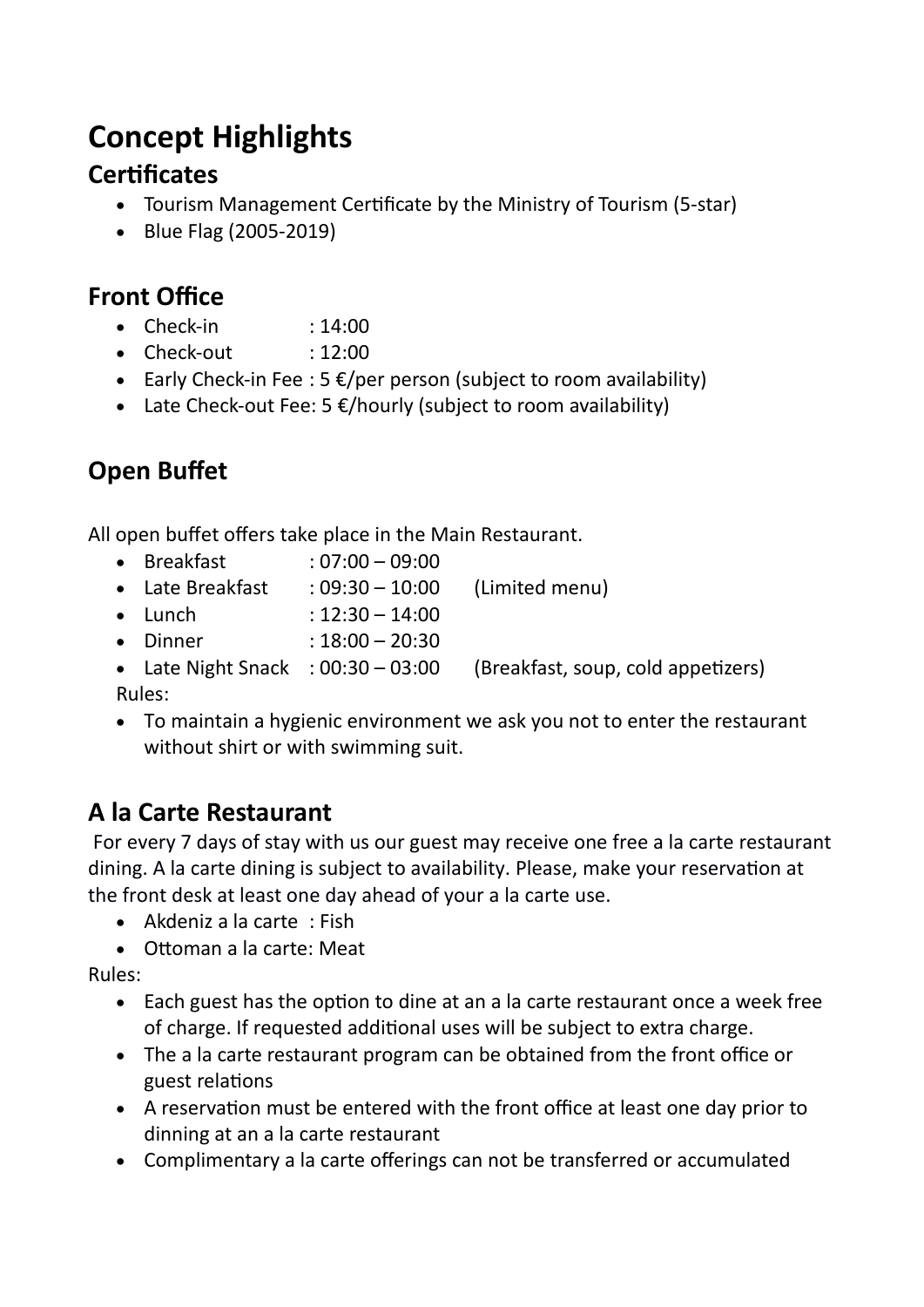#### **Room Service**

Our guests can take advantage of our room service between **07:00 – 24:00** hours. Room service is subject to extra charge. The room service menu is available in your room. Please, call front desk to place your order.

#### **Bars**

Beverage services will be provided at the following locations:

- Pool Bar :  $10:00 24:00$
- Lobby Bar : 24 hours
- $\bullet$  Beach Bar :  $10:00 18:00$

As part of our ultra all-inclusive services the following beverages are provided free of charge:

- Beer on tap
- Local distilled beverages (Rakı, Gin, Vodka, Whisky, Rom, Tequila)
- Soft drinks (Cola, Fanta, Sprite)
- Hot non-alcoholic beverages (tea, herbal tea, Turkish coffee, filter coffee)
- Fruit juices from concantrate
- $\bullet$  Non-alcoholic cocktails
- Alcholoic punch mixes

The following extra beverage offers are also available at our bars for a fee:

- Special brand beverages (Mariachi, JW Black Label, Yeni Rakı, v.b.)
- $\bullet$  Coctails prepared with special brand beverages
- Smoothies
- Special coffee (cold breved coffee, Irish Coffee, v.b.)
- Cocktails prepared with imported drinks
- Champagne
- Fresh squeezed fruit juices

#### **Snacking**

During your stay you can enjoy various snacking offerings free of charge:

- Tea Hour  $: 15:00 17:00$  (cake, borek and cookie offerings)
- Icecream stand  $: 16:00 18:00$  (in cone, cups are subject to extra charge)
- Turkish Flat Bread :  $11:00 16:00$  (assortment of flat bread offerings)
- Beach Shack:  $12:00 16:00$  (pastas, salads, fast food offerings)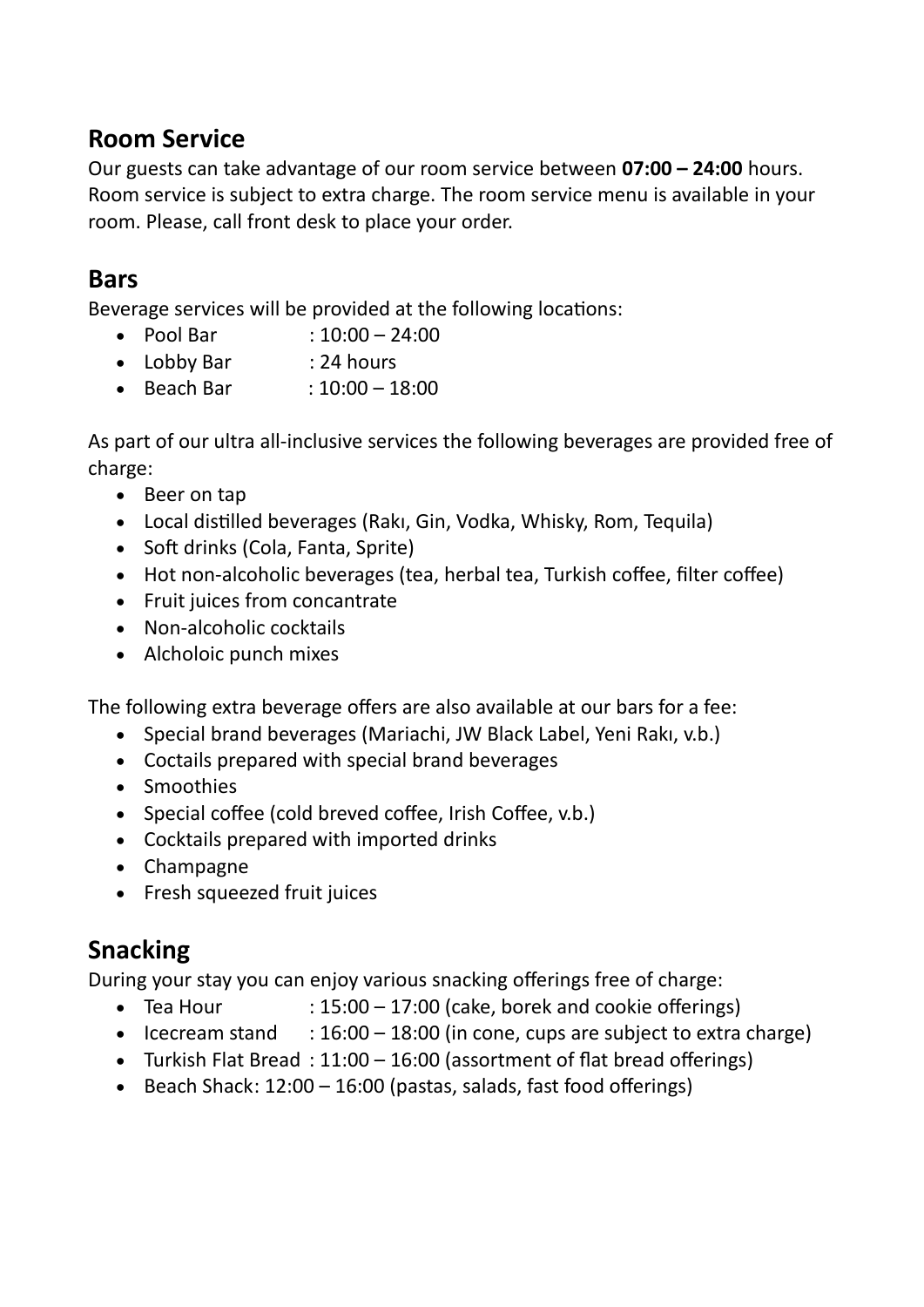#### **Rooms**

All our guests rooms feature the following amenites.

- LCD TV
- Satellite TV
- WiFi
- Minibar fridge
- Shower
- Balcony
- RFID Door
- Split A/C
- Hair drier
- Safe

The following services in guest rooms are provided free of charge:

- Safe
- Two small bottles of drinking water (restocked daily)

If requested, the minibar fridge in the room can be filled with selected snacks, alcoholic and non-alcoholic beverages. A list of available items can be found in the minibar menu. These items are subject to extra charge. Please, inform the front office of your request.

The A/C in the room runs only if the room key is inserted into the energy saver slot by the door and the balcony door is shut closed.

It is prohibited to take all-inclusive food and beverage offerings from general areas into guest rooms. If caught, a 10€ extra cleaning fee will be charged to the room.

#### **Housekeeping**

- Rooms are cleaned daily, 7 days a week
- Bed sheets are replaced every two days
- Only those towels left on the bed are replaced
- White towels in guest rooms are for room use only. Any white towel that is found in general areas will be collected by the hotel staff
- If rooms towels are determined to be missing the room will be charged  $10 \epsilon$ for each missing towel
- Those rooms with DND sign posted will not receive cleaning services
- $\bullet$  If a room was not accessible for three (3) days in a row due to posted DND sign housekeeping will enter and check the room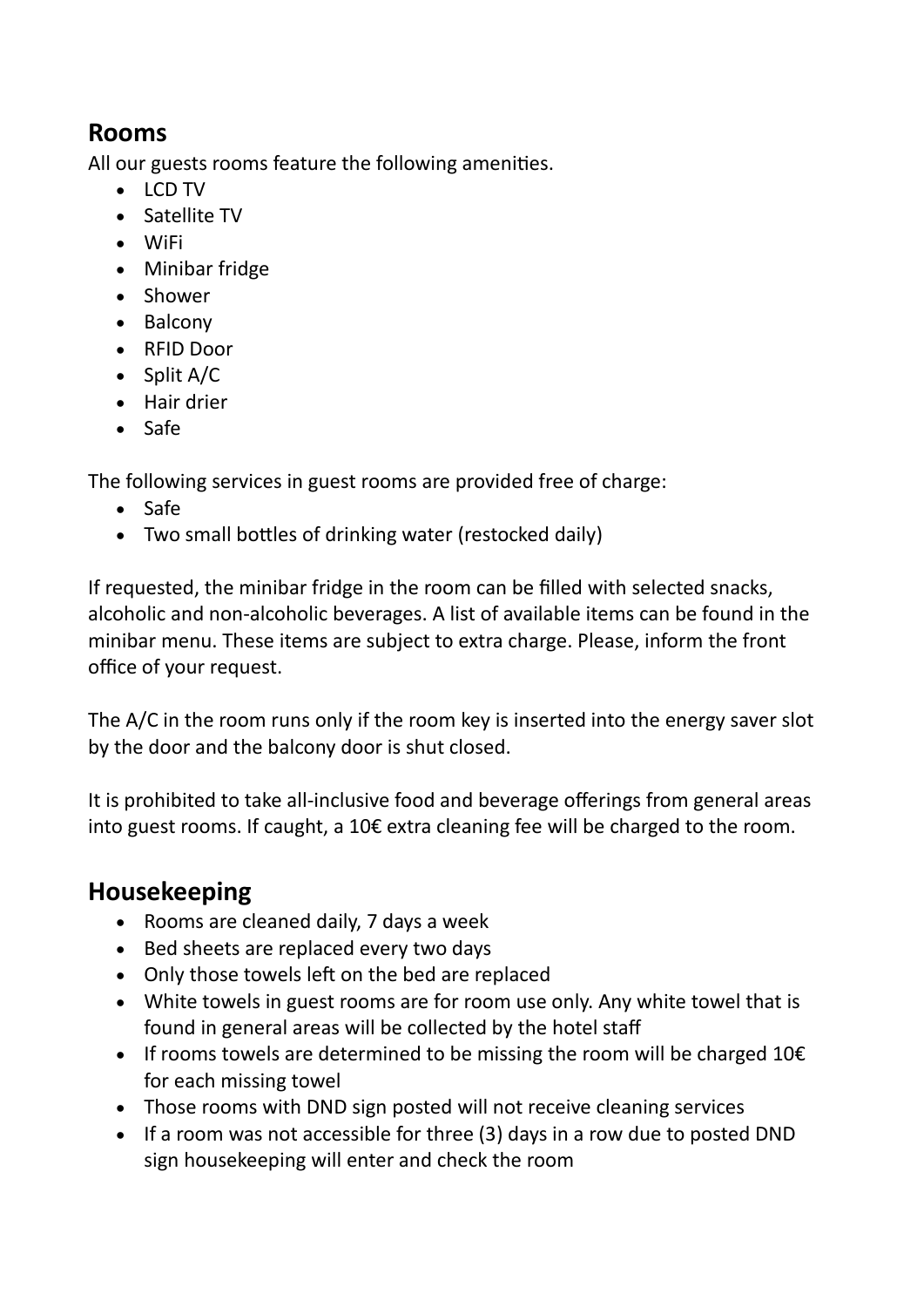• If any furnishing in a room (furniture, textile, electronics, etc.) found to be damaged without the possibility of recovery, the room folio will be charged a replacement fee for the damaged product.

#### **Pools and the Beach**

The following beach and the pools are available for our guests:

- Outdoor Pool  $: 07:00 18:00$  (not heated)
- $\bullet$  Indoor Pool :  $10:00 18:00$  (not heated)
- $\bullet$  Beach : 07:00 20:30

Life guard hours may be different than hours of these facilities

You can obtain complimentary beach towels for use at the pool, beach and spa:

- Towels are distributed between 10:00-12:00 and 16:00-18:00 hours at the spa center and at the mobile towel stand
- You will need a towel card to obtain a beach towel. These cards can be found at the front desk.
- For each missing towel a 10  $\epsilon$  replacement fee is charged.

## **Entertainment**

Our rich entertainment program includes the following activities:

- Kid's Disco :  $21:00 21:30$
- Night Show :  $21:30 23:00$
- Disco Tour  $: 23:30 02:30$  (subject to extra charge)
- Kid's Club : 10:00-12:00 /14:30-18:00
- Daily games:
	- Air rife
	- Beafh volleyball
	- Dart
	- Survior team race (once a week, weather permitting)
	- Bafkgammon, okey and fard games

In addition to the activities listed above our guests can enjoy the following services:

- Gvm
- Water sports (subject to extra charge)
- Bicycle rental (subject to extra charge)